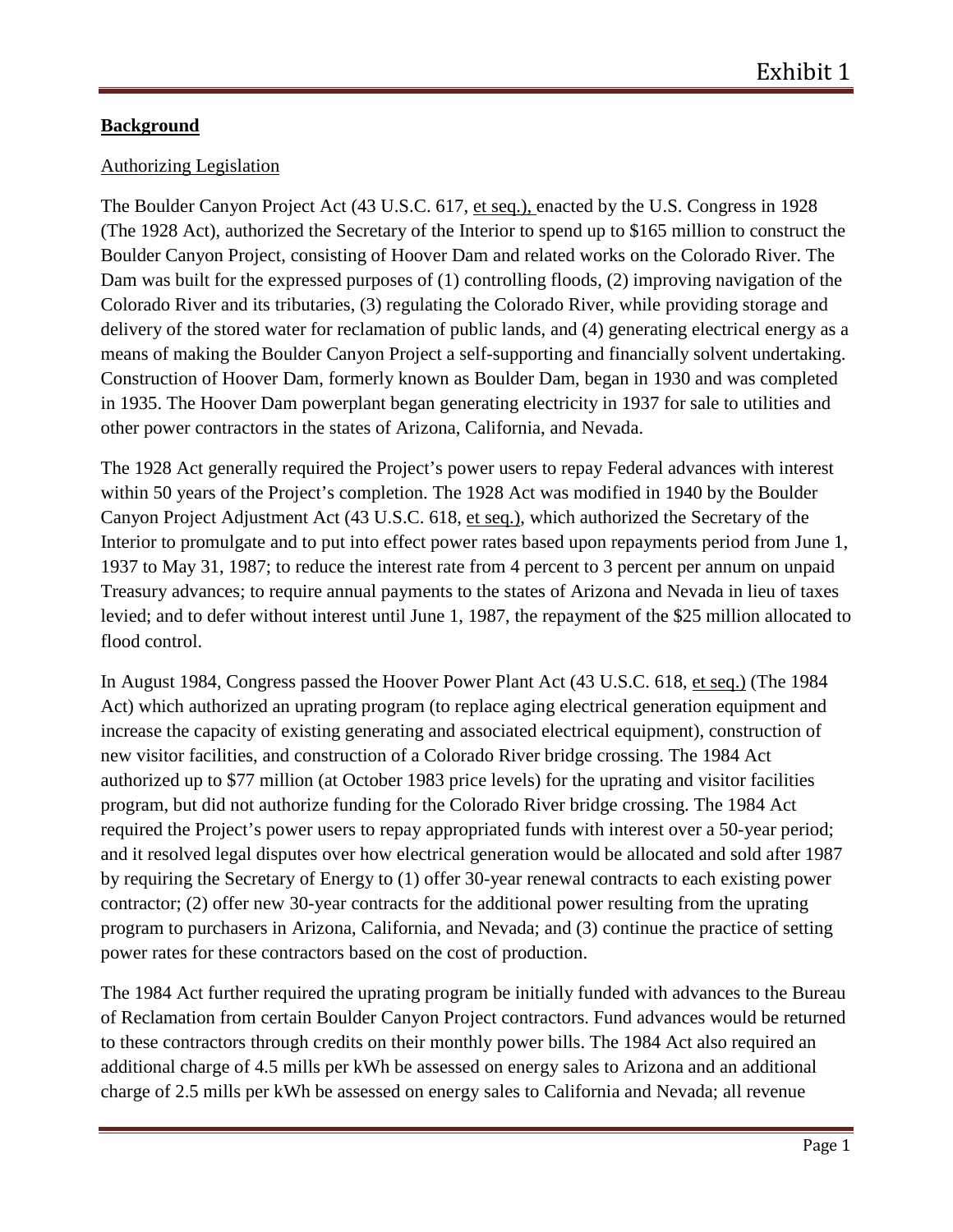resulting from the additional charge (surcharge) is transferred to the Lower Colorado River Basin Development fund. The 4.5 mills are collected to operate the Central Arizona Project (CRBP Act of 1968) and the 2.5 mills (CRBC Act of 1974) to pay a portion of the construction, operation, maintenance and replacement of salinity control units.

In 2007 Public Law 106-461 authorized the Secretary of Interior to produce and sell products and publications relating to the Hoover Dam, and deposit sales revenues into the Colorado River Dam fund.

On December 20, 2011, Congress enacted the Hoover Power Allocation Act of 2011 (Pub. L. 112– 72), which provides direction and guidance in marketing BCP power after the existing contracts expire September 30,2017.

# Description of Hoover Dam

Hoover Dam is the highest and third largest concrete dam in the United States. The dam, powerplant, and high-voltage switchyards are located in the Black Canyon of the Colorado River along the Arizona-Nevada border. Lake Mead, formed behind Hoover Dam, is the nation's largest manmade reservoir and can hold a two-year supply of the average flow of the Colorado River with its storage capacity of 28.9 million acre-feet based upon an elevation of 1,221 feet. Waters impounded in Lake Mead are released when needed for use by downstream water users and for flood control. The Dam provides for the delivery of stored water for irrigation and other beneficial consumptive uses, as well as for the generation of electrical energy. The Hoover Dam powerplant has 19 generating units, an installed capacity of about 2,080,000 kW (kilowatts), and annual average power generation of about 4 billion kWh (kilowatt-hours).

Hoover Dam is about 36 miles southeast of Las Vegas, Nevada, and the road atop the Dam is located at exit 2 on NV-172 just off of well-traveled highway U.S. 93. The Dam attracts approximately 700,000 visitors annually and has a new visitors' center and parking garage which were substantially completed and opened to the public in June 1995.

Hoover Dam is operated by the Bureau of Reclamation (Reclamation), U.S. Department of Interior<sup>[1](#page-1-0)</sup>. In Fiscal Year 2014, Reclamation's staffing for the Boulder Canyon Project consisted of 267 personnel (57 vacancies) in such functions as administration, engineering, communications and control, maintenance, operations, and construction. Reclamation is responsible for the operation, maintenance, replacement, and repayment of the Dam, powerplant, and related transmission system.

### Power Marketing and Transmission

The Western Area Power Administration (Western), Phoenix Area Office, U.S. Department of Energy, is responsible for marketing and transmitting Boulder Canyon Project power. Western has a contract with each of the Project's 15 power users through September 30, 2017, and the contracts

<span id="page-1-0"></span><sup>1</sup> See Appendix for map of Reclamation's Regional Organization.  $\overline{a}$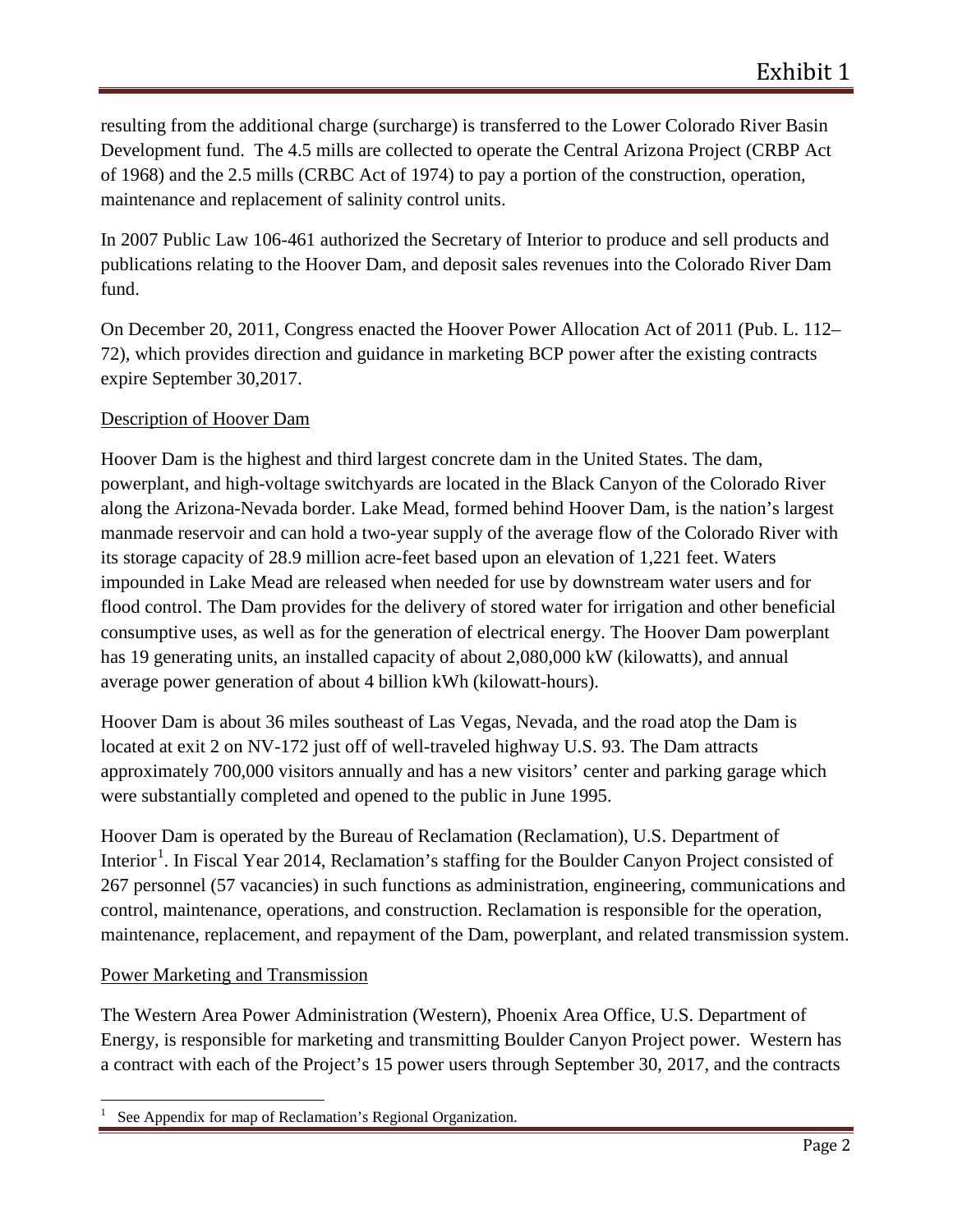provide for: (1) the electric service to be furnished; (2) billings, repayment, and schedule of rates; (3) determination of revenue requirements, repayments periods, and rates; (4) resale of electric energy; (5) conservation and renewable energy program; (6) delivery conditions; and (7) contract capacity and energy entitlements.

The 1984 Act sets forth the amount of power sold to customers after June 1, 1987; and Western's 1986 General Regulations provide for a Base Charge for Project power, made up of a firm energy component and a contingent capacity component. The energy component is expressed in mills per kWh (e.g., 6.31 mills/kWh in Fiscal Year 2014) and is applied to each kWh made available to each contractor. The capacity component is expressed as a dollar per kW per year charge and is billed on a dollar per kW per month basis (e.g., \$1.07/kWh in Fiscal Year 2014). The capacity component is applied each billing period to each kW of related output which each contractor is entitled by contract. The billing method, beginning in FY 1996, has been changed and is based on forecasted rates, followed by year-end adjustments to actual and resulting debits or credits to Contractors as appropriate.

Customers are entitled to receive approximately 4.527 billion kWh of firm energy each year. If generation at Hoover Powerplant is less than that, Western can purchase energy to make up the shortfall at the request of individual customers on a pass-through cost basis.

#### Power Customers

Boulder Canyon Project power is sold to 15 customers<sup>[2](#page-2-0)</sup> which include:

- − 10 municipalities in California (Cities of Anaheim, Azusa, Banning, Burbank, Colton, Glendale, Los Angeles, Pasadena, Riverside, and Vernon.)
- − 1 municipality in Nevada (City of Boulder City)
- − 1 state agency in Arizona (Arizona Power Authority)
- − 1 state agency in Nevada (Colorado River Commission)
- − 1 irrigation district in southern California (Metropolitan Water District of Southern California)
- − 1 investor-owned utility in southern California

<span id="page-2-0"></span><sup>2</sup> See Appendix A-ES-3 for map of Power Sales Customers.  $\overline{a}$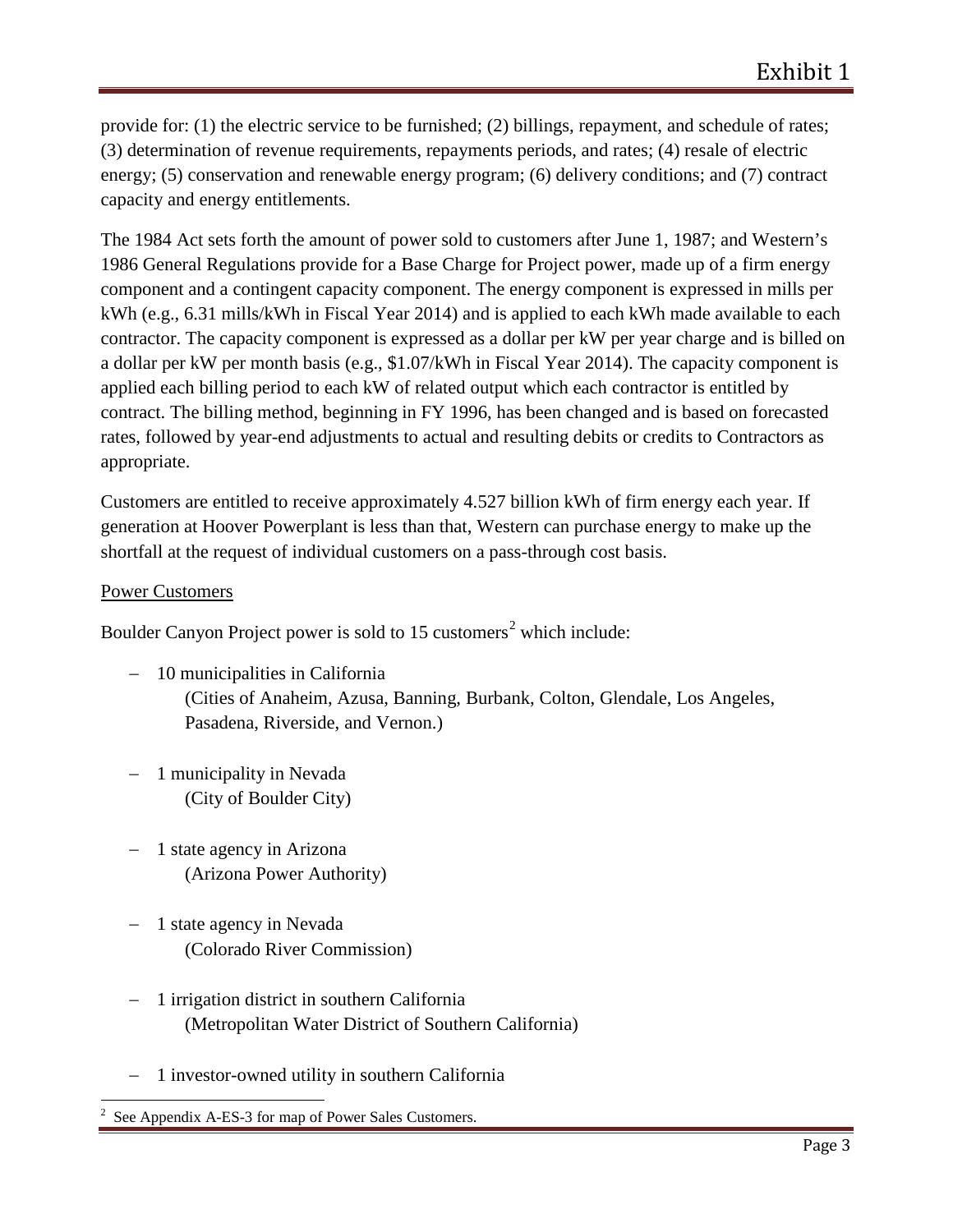# (Southern California Edison Company)

The 11 municipalities accounted for 23.2 percent of energy sales in Fiscal Year 2014, and the other 4 customers accounted for 76.8 percent of the sales. About 55 percent of the energy sales were made to the customers in California.

# Project Implementation Agreement

Reclamation, Western, and the 15 Contractors entered into a Project Implementation Agreement (Implementation Agreement, or Agreement), effective February 17, 1995, to resolve 11 issues: (1) replacements, (2) Visitor Facilities, (3) amending 10 CFR 904, (4) multi-project benefits and costs, (5) E&OC and Coordinating Committee, (6) billing and repayment, (7) working capital, (8) audits, (9) principal payments, (10) annual rate adjustment, and (11) uprating credits.

The Agreement recognized Reclamation and Western are required and desire to manage the Project's plans, programs, costs, and revenues in a manner that results in the power output of the Project being delivered to the Contractors at the lowest possible cost consistent with sound business principles. The parties to the Agreement also desired to establish a forum for the exchange of information and to share views regarding Contract administration – including the criteria, policies, and procedures by which the Project will be operated, maintained and kept in good repair.

## Financial Data

|                               |             | As of September 30, 2014<br>(\$ in thousands) |           |                              | Fiscal Year 2014<br>(\$ in thousands) |             |           |
|-------------------------------|-------------|-----------------------------------------------|-----------|------------------------------|---------------------------------------|-------------|-----------|
|                               | Western     | Reclamation                                   | Total     |                              | Western                               | Reclamation | Total     |
| Assets                        | \$15,280    | \$386,740                                     | \$402,020 | <b>Operating Revenues</b>    | \$1,078                               | \$217,403   | \$218,482 |
| Federal<br>Investment         | $\mathbf 0$ | 34,123                                        | 34,123    | <b>Operating Expenses</b>    | 4,386                                 | 193,718     | 198,104   |
| Liabilities                   |             |                                               |           | Net Operating Revenue        |                                       |             | 20,378    |
| <b>Total Fed</b><br>Inv/Liab. | \$15,280    | \$420,863                                     | \$436,143 | Net Interest Expense         |                                       |             | 5,150     |
|                               |             |                                               |           | <b>Net Revenues</b>          |                                       |             | 15,228    |
|                               |             |                                               |           | Begin Year Fund<br>Balance   |                                       |             | 20,815    |
|                               |             |                                               |           | Fund Balance, End of<br>Year |                                       |             | \$36,043  |

BOR is the record keeper for financial reporting purposes. Key financial data for the Boulder Canyon Project includes the following:<sup>[3](#page-3-0)</sup>

The above financial data reflect the FY 2014 Boulder Canyon Project assets totaled \$436 million. The assets include but are not limited to the dam, dam appurtenances, generating machinery, equipment, cash and accounts receivable. Federal Investment denotes \$2 million of appropriated

<span id="page-3-0"></span><sup>3</sup> See Appendix A-ES-4 for Financial Statements, Fiscal Years 1987-1994  $\overline{a}$